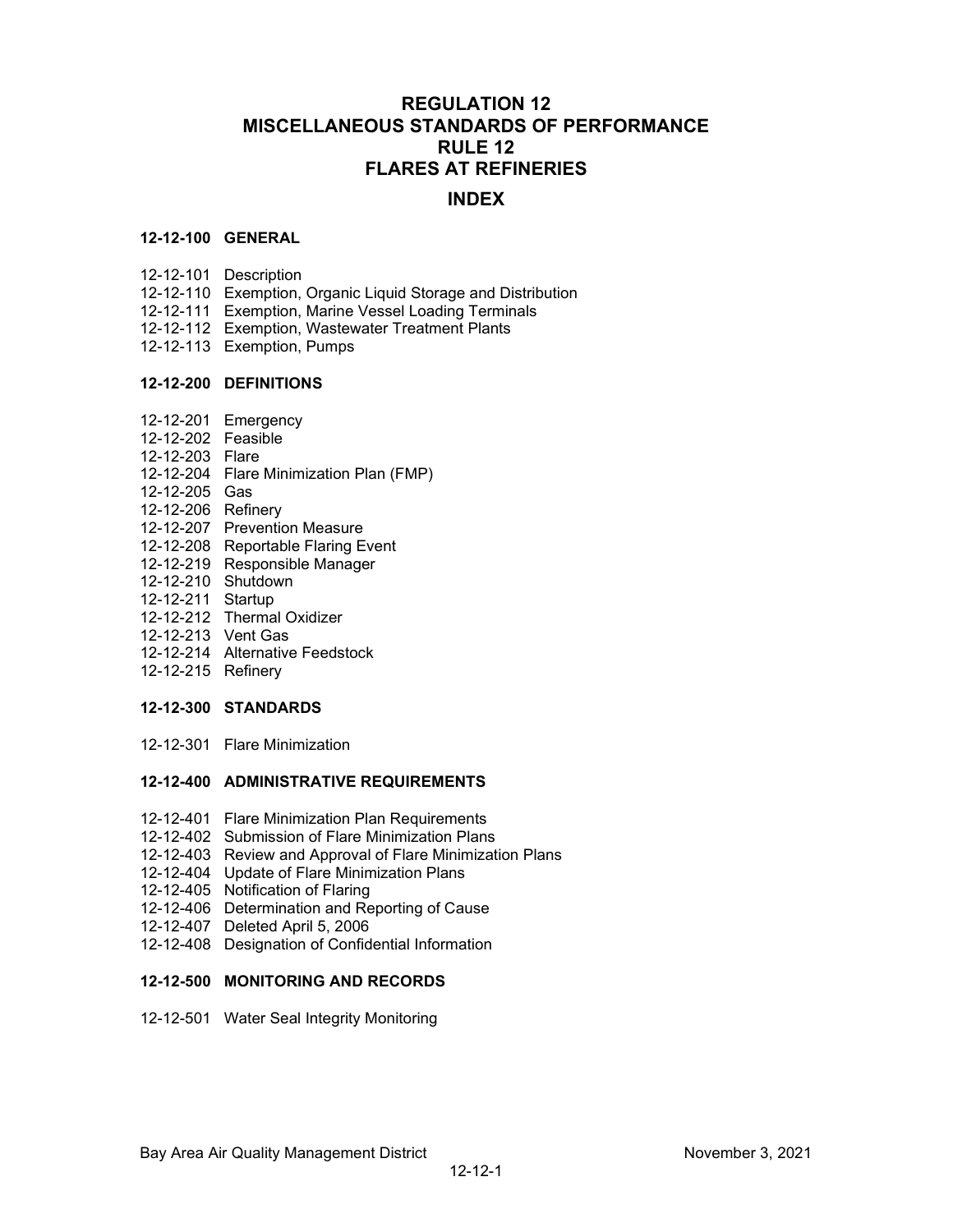# **REGULATION 12 MISCELLANEOUS STANDARDS OF PERFORMANCE RULE 12 FLARES AT REFINERIES**

(Adopted July 20, 2005)

## **12-12-100 GENERAL**

- **12-12-101 Description:** The purpose of this rule is to reduce emissions from flares at refineries by minimizing the frequency and magnitude of flaring. Nothing in this rule should be construed to compromise refinery operations and practices with regard to safety. *(Amended November 3, 2021)*
- **12-12-110 Exemption, Organic Liquid Storage and Distribution:** The provisions of this rule shall not apply to flares or thermal oxidizers used to control emissions exclusively from organic liquid storage vessels subject to Regulation 8, Rule 5 or exclusively from loading racks subject to Regulation 8 Rules 6, 33, or 39.
- **12-12-111 Exemption, Marine Vessel Loading Terminals:** The provisions of this rule shall not apply to flares or thermal oxidizers used to control emissions exclusively from marine vessel loading terminals subject to Regulation 8, Rule 44.
- **12-12-112 Exemption, Wastewater Treatment Systems:** The provisions of this rule shall not apply to thermal oxidizers used to control emissions exclusively from wastewater treatment systems subject to Regulation 8, Rule 8.
- **12-12-113 Exemption, Pumps:** The provisions of this rule shall not apply to thermal oxidizers used to control emissions exclusively from pump seals subject to Regulation 8, Rule 18. This exemption does not apply when emissions from a pump are routed to a flare header.
- **12-12-200 DEFINITIONS:** For the purposes of this rule, the following definitions apply:
- **12-12-201 Emergency:** A condition at a refinery beyond the reasonable control of the owner or operator requiring immediate corrective action to restore normal and safe operation that is caused by a sudden, infrequent and not reasonably preventable equipment failure, natural disaster, act of war or terrorism or external power curtailment, excluding power curtailment due to an interruptible power service agreement from a utility.

*(Amended November 3, 2021)*

- **12-12-202 Feasible:** Capable of being accomplished in a successful manner within a reasonable period of time, taking into account economic, environmental, legal, social and technological factors.
- **12-12-203 Flare:** A combustion device that uses an open flame to burn combustible gases with combustion air provided by uncontrolled ambient air around the flame. This term includes both ground-level and elevated flares. When used as a verb, the term "flare" means the combustion of vent gas in a flare.
- **12-12-204 Flare Minimization Plan (FMP):** A document intended to meet the requirements of Section 12-12-401.
- **12-12-205 Gas:** The state of matter that has neither independent shape nor volume, but tends to expand indefinitely. Gas includes aerosols and the terms "gas" and "gases" are interchangeable.
- **12-12-206 Deleted November 3, 2021**
- **12-12-207 Prevention Measure:** A component, system, procedure or program that will minimize or eliminate flaring.
- **12-12-208 Reportable Flaring Event:** Any flaring where more than 500,000 standard cubic feet per calendar day of vent gas is flared or where sulfur dioxide  $(SO<sub>2</sub>)$  emissions are greater than 500 pounds per day. For flares that are operated as a backup, staged or cascade system, the volume is determined on a cumulative basis; the total volume equals the total of vent gas flared at each flare in the system. For flaring lasting more than one calendar day, each day of flaring constitutes a separate flaring event unless the owner or operator demonstrates to the satisfaction of the APCO that the cause of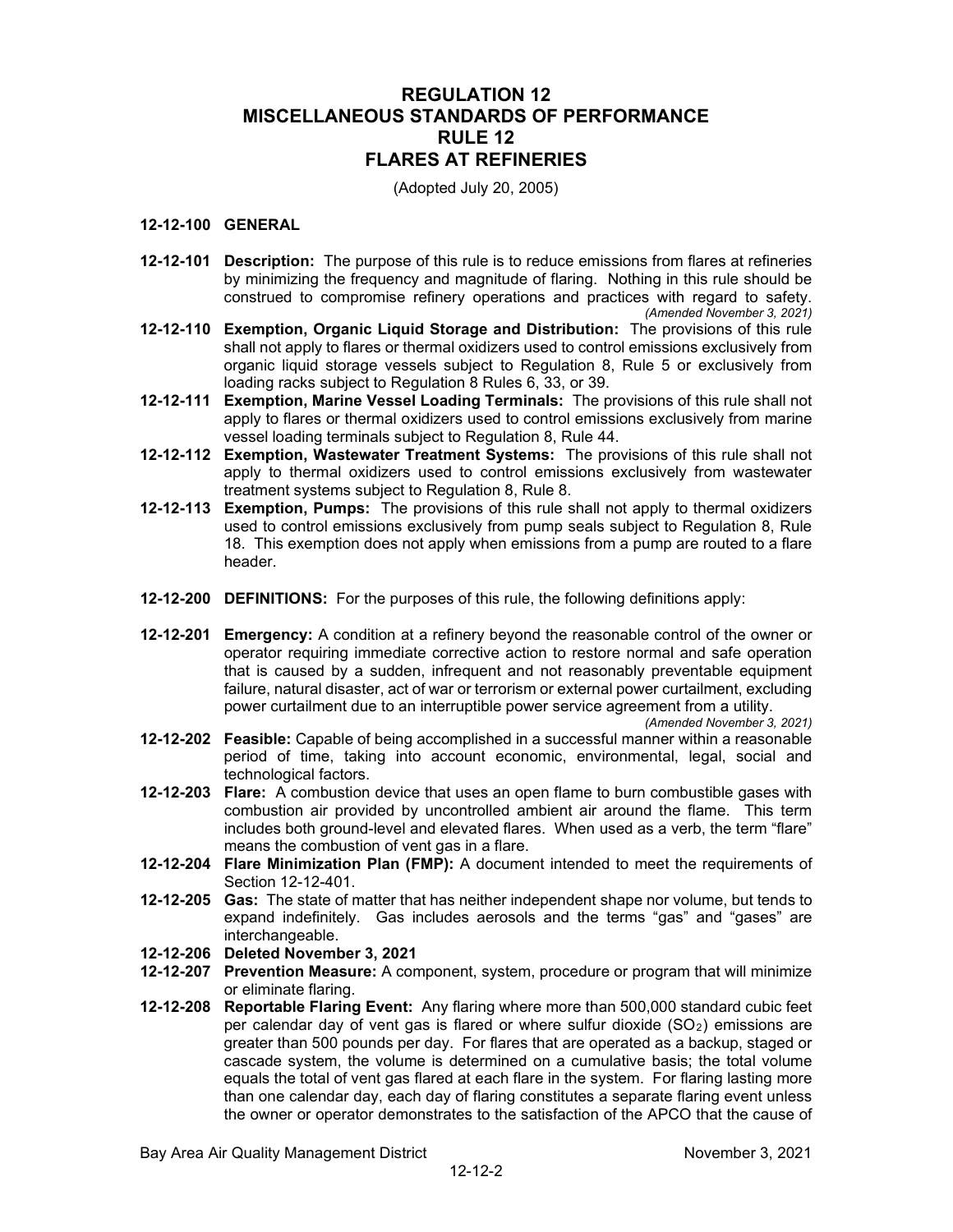flaring is the same for two or more consecutive days. A reportable flaring event ends when it can be demonstrated by monitoring required in Section 12-12-501 that the integrity of the water seal has been maintained sufficiently to prevent vent gas to the flare tip. For flares without water seals or water seal monitors as required by Section 12-12-501, a reportable flaring event ends when the rate of flow of vent gas falls below 0.5 feet per second.

*(Amended April 5, 2006)*

- **12-12-209 Responsible Manager:** An employee of the facility or corporation who possesses sufficient authority to take the actions required for compliance with this rule.
- **12-12-210 Shutdown:** The intentional cessation of a refining process unit or a unit operation within a refining process unit due to lack of feedstock or the need to conduct periodic maintenance, replacement of equipment, repair or other operational requirements. A process unit includes subsets and components of the unit operation. Subsets and components includes but are not limited to reactors, heaters, vessels, columns, towers, pumps, compressors, exchangers, accumulators, valves, flanges, sample stations, pipelines or sections of pipelines.

*(Amended November 3, 2021)*

**12-12-211 Startup:** The setting into operation of a refining process unit for purposes of production. A process unit includes subsets and components of the unit operation. Subsets and components includes but are not limited to reactors, heaters, vessels, columns, towers, pumps, compressors, exchangers, accumulators, valves, flanges, sample stations, pipelines or sections of pipelines.

*(Amended November 3, 2021)*

- **12-12-212 Thermal Oxidizer:** An enclosed or partially enclosed combustion device, other than a flare, that is used to oxidize combustible gases.
- **12-12-213 Vent Gas:** Any gas directed to a flare excluding assisting air or steamflare pilot gas, and any continuous purge gases.
- **12-12-214 Alternative Feedstock:** Any feedstock, intermediate, product or byproduct material that contains organic material that is not derived from crude oil product, coal, natural gas, or any other fossil-fuel based organic material.

*(Adopted November 3, 2021)*

**12-12-215 Refinery:** An establishment that is located on one or more contiguous or adjacent properties that processes any petroleum or alternative feedstock, to produce more usable products such as gasoline, diesel fuel, aviation fuel, lubricating oils, asphalt or petrochemical feedstocks, or any other similar product. Refinery processes include separation processes (e.g., atmospheric or vacuum distillation, and light ends recovery), conversion processes (e.g., cracking, reforming, alkylation, polymerization, isomerization, coking, and visbreaking), treating processes (e.g., hydrodesulfurization, hydrotreating, chemical sweetening, acid gas removal, and deasphalting), feedstock and product handling (e.g., storage, crude oil blending, non-crude oil feedstock blending, product blending, loading, and unloading), and auxiliary facilities (e.g., boilers, waste water treatment, hydrogen production, sulfur recovery plant, cooling towers, blowdown systems, compressor engines, and power plants).

*(Adopted November 3, 2021)*

## **12-12-300 STANDARDS**

**12-12-301 Flare Minimization:** Effective November 1, 2006, flaring is prohibited unless it is consistent with an approved FMP and all commitments due under that plan have been met. This standard shall not apply if the APCO determines, based on an analysis conducted in accordance with Section 12-12-406, that the flaring is caused by an emergency and is necessary to prevent an accident, hazard or release of vent gas directly to the atmosphere.

## **12-12-400 ADMINISTRATIVE REQUIREMENTS**

**12-12-401 Flare Minimization Plan Requirements:** The owner or operator of a refinery with one or more flares subject to this rule shall submit to the APCO a FMP in accordance with the schedule in Section 12-12-402. The FMP shall be certified and signed by a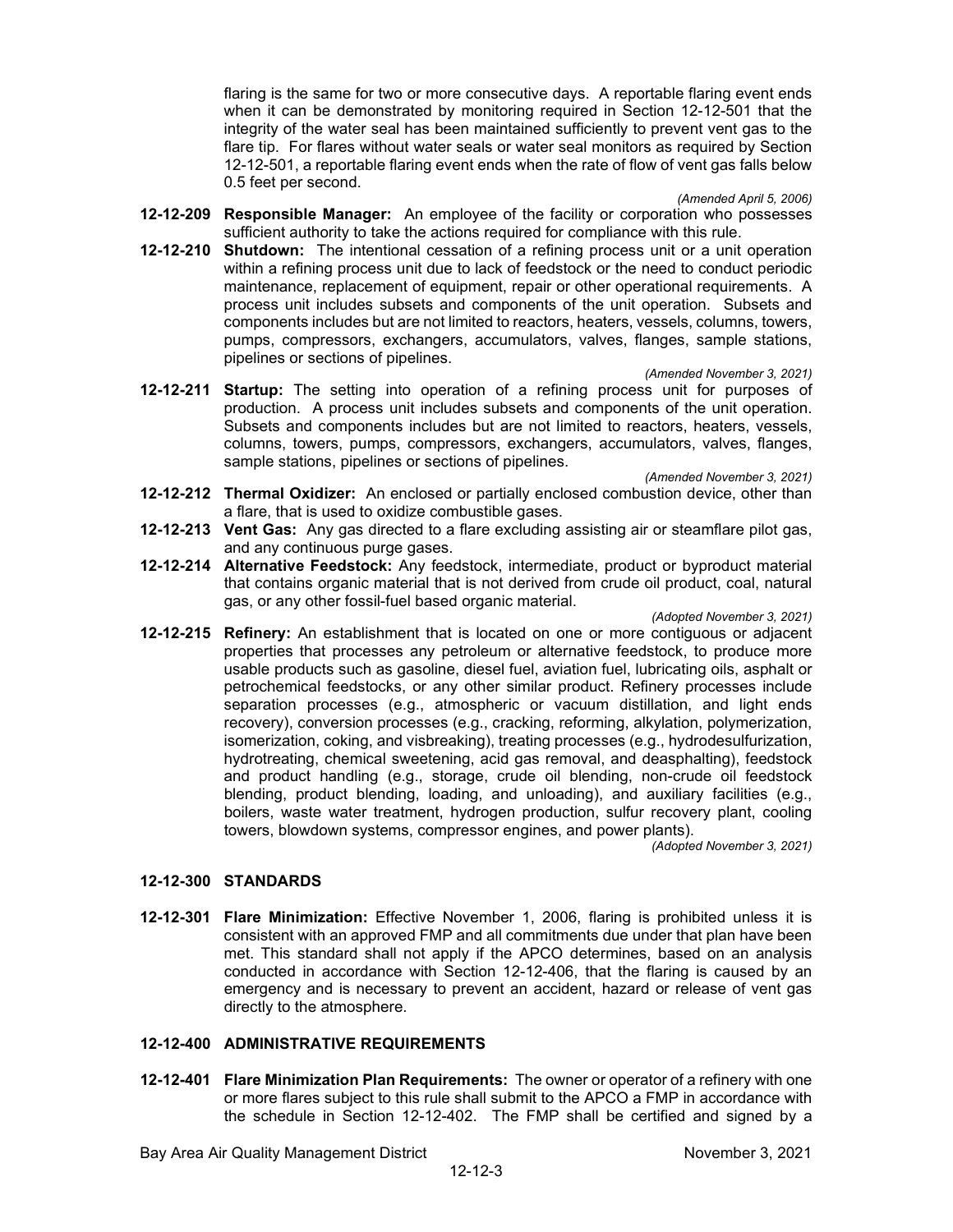Responsible Manager and shall include, but not be limited to:

- **401.1 Technical Data:** A description and technical information for each flare that is capable of receiving gases and the upstream equipment and processes that send gas to the flare including:
	- 1.1 A detailed process flow diagram accurately depicting all pipelines, process units, flare gas recovery systems, water seals, surge drums and knock-out pots, compressors and other equipment that vent to each flare. At a minimum, this shall include full and accurate as-built dimensions and design capacities of the flare gas recovery systems, compressors, water seals, surge drums and knockout pots.
	- 1.2 Full and accurate descriptions including locations of all associated monitoring and control equipment.
- *(Amended November 3, 2021)* **401.2 Reductions Previously Realized:** A description of the equipment, processes and procedures installed or implemented within the last five years to reduce flaring. The description shall specify the year of installation.
- **401.3 Planned Reductions:** A description of any equipment, processes or procedures the owner or operator plans to install or implement to eliminate or reduce flaring. The description shall specify the scheduled year of installation or implementation.
- **401.4 Prevention Measures:** A description and evaluation of prevention measures, including a schedule for the expeditious implementation of all feasible prevention measures, to address the following:
	- 4.1 Flaring that has occurred or may reasonably be expected to occur during planned major maintenance activities, including startup and shutdown. The evaluation shall include a review of flaring that has occurred during these activities in the past five years, and shall consider the feasibility of performing these activities without flaring.
	- 4.2 Flaring that may reasonably be expected to occur due to issues of gas quantity and quality. The evaluation shall include an audit of the vent gas recovery capacity of each flare system, the storage capacity available for excess vent gases, and the scrubbing capacity available for vent gases including any limitations associated with scrubbing vent gases for use as a fuel; and shall consider the feasibility of reducing flaring through the recovery, treatment and use of the gas or other means.
	- 4.3 Flaring caused by the recurrent failure of air pollution control equipment, process equipment, or a process to operate in a normal or usual manner. The evaluation shall consider the adequacy of existing maintenance schedules and protocols for such equipment. For purposes of this Section, a failure is recurrent if it occurs more than twice during any five year period as a result of the same cause as identified in accordance with Section 12-12-406.
- **401.5** Any other information requested by the APCO as necessary to enable determination of compliance with applicable provisions of this rule.

Failure to implement and maintain any equipment, processes, procedures or prevention measures in the FMP is a violation of this section.

**12-12-402 Submission of Flare Minimization Plans**: On or before August 1, 2006, the owner or operator of a refinery with one or more flares subject to this rule shall submit a FMP as required by Section 12-12-401. On or before November 1, 2005 and every three months thereafter until a complete FMP is submitted, the owner or operator shall provide a status report detailing progress towards fulfilling the requirements of Section 12-12-401. Upon the submission of each status report, the APCO may require a consultation regarding the development of the plan to ensure that the plan meets the requirements of Section 12-12-401.

*(Amended November 3, 2021)*

**12-12-403 Review and Approval of Flare Minimization Plans:** The procedure for determining whether the FMP meets the applicable requirements of this regulation is as follows: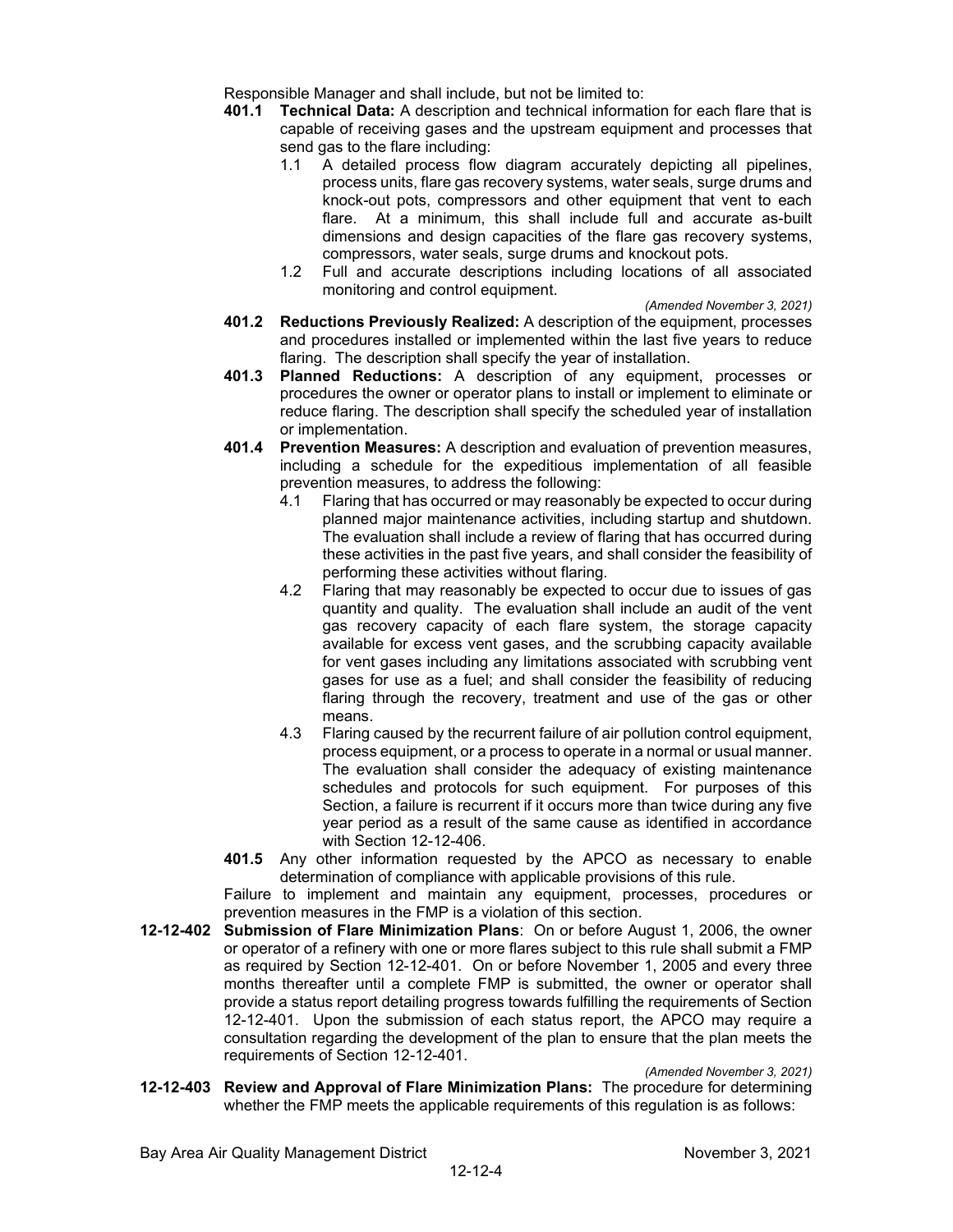- **403.1 Completeness Determination:** Within 45 days of receipt of the FMP, the APCO will deem the plan complete if he determines that it includes the information required by Section 12-12-401. If the APCO determines that the proposed FMP is not complete, the APCO will notify the owner or operator in writing. The notification will specify the basis for this determination and the required corrective action.
- **403.2 Corrective Action:** Upon receipt of such notification, the owner or operator shall correct the identified deficiencies and resubmit the proposed FMP within 45 days. If the APCO determines that the owner or operator failed to correct any deficiency identified in the notification, the APCO will disapprove the FMP.
- **403.3 Public Comment:** The complete FMP (with exception of confidential information) will be made available to the public for 60 days. The APCO will consider any written comments received during this period prior to approving or disapproving the FMP.
- **403.4 Final Action:** Within 45 days of the close of the public comment period, the APCO will approve the FMP if he determines that the plan meets the requirements of Section 12-12-401, and shall provide written notification to the owner or operator. This period may be extended if necessary to comply with state law. If the APCO determines that the FMP does not meet the requirements of Section 12-12-401, the APCO will notify the owner or operator in writing. The notification will specify the basis for this determination. Upon receipt of such notification, the owner or operator shall correct the identified deficiencies and resubmit the FMP within 45 days. If the APCO determines that the owner or operator failed to correct any deficiency identified in the notification, the APCO will disapprove the FMP.

If the owner or operator submitted a complete FMP in accordance with Section 12-12- 402, and the APCO has not disapproved the FMP under this section, the FMP shall be considered an approved FMP for the purposes of Section 12-12-301 until the APCO takes final action under Section 12-12-403.4.

### **12-12-404 Update of Flare Minimization Plans:** The FMP shall be updated as follows:

- **404.1** No more than 12 months following approval of the original FMP and annually thereafter, the owner or operator of a flare subject to this rule shall review the FMP and revise the plan to incorporate any new prevention measures identified as a result of the analyses prescribed in Sections 12-12-401.4 and 12-12-406. The updates must be approved and signed by a Responsible Manager.
- **404.2** Prior to installing or modifying any equipment described in Section 12-12- 401.1.1 that requires a District permit to operate, the owner or operator shall obtain an approved updated FMP addressing the new or modified equipment.
- **404.3** Annual FMP updates (with exception of confidential information) shall be made available to the public for 30 days. The APCO shall consider any written comments received during this period prior to approving or disapproving the update.
- **404.4** Within 45 days of the close of the public comment period, the APCO shall approve the FMP update if he determines that the update meets the requirements of Section 12-12-401, and shall provide written notification to the owner or operator. The previously approved FMP together with the approved update constitutes the approved plan for purposes of Section 12-12-301. This period may be extended if necessary to comply with state law. If the APCO determines that the FMP update does not meet the requirements of Section 12-12-401, the APCO will notify the owner or operator in writing. The notification will specify the basis for this determination and the required corrective action. Upon receipt of such notification, the owner or operator shall correct the identified deficiencies and resubmit the FMP update within 30 days. If the APCO determines that the owner or operator failed to correct the deficiencies identified in the notification, the APCO will disapprove the FMP update. For purposes of Section 12-12-301, disapproval of the update constitutes disapproval of the existing FMP, unless otherwise specified by the